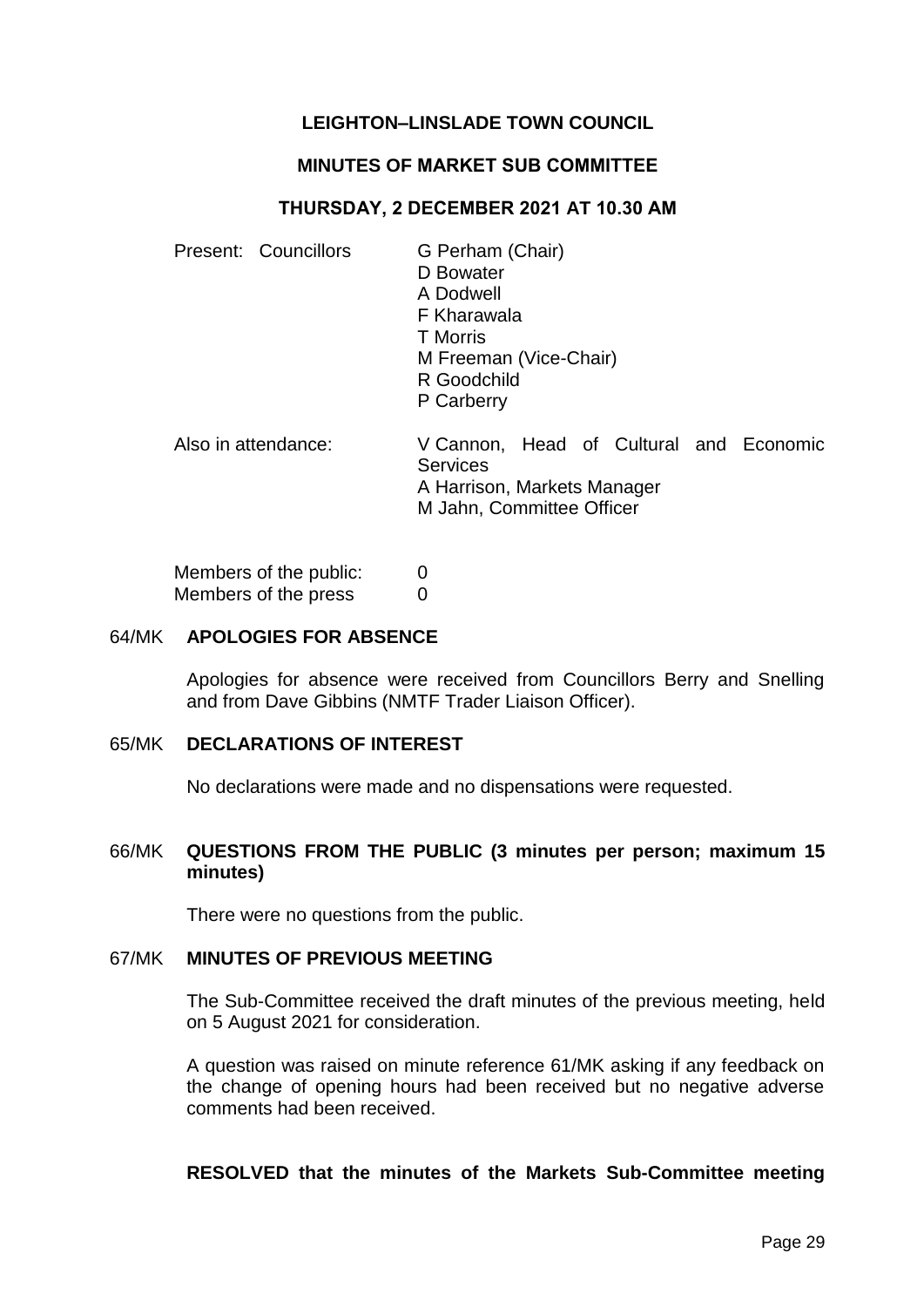## **held on 5 August 2021 be approved as a correct record and were signed accordingly.**

#### 68/MK **MARKET GENERAL UPDATE**

The Sub-Committee received a general market update report and appendix for consideration. These included updates on delivery of activity and general updates.

All planned themed markets had been delivered with the exception of the France at Home Market which was cancelled due to Covid travel restrictions and it was hoped to hold it in Spring 2022. The next specialist market was the Vegan market planned for Sunday 12 December.

Two new permanent traders had joined the market on both Tuesdays and Saturdays and one casual trader left to open a shop in the High Street.

Since restrictions were lifted on 10 August 2021 both the Handmade and Craft, and Farmers markets had moved back to their original positions alongside Market House although there had been a fall in numbers initially with the Handmade and Craft traders. However there had been fresh enquiries over recent weeks with crafters beginning to attend.

Some new younger traders had joined the market and promoted their products on social media and were pleased with the business they received.

Members agreed the market had a 'good feel' and were happy with the layout at the present time. Also it was hoped the benefit of free parking on a Saturday during December would add to the footfall and trade in the run up to Christmas.

It was noted that Leighton-Linslade Market had been included on the NABMA Awards list as one of the top thirty in the country. This was a great honour and it would be promoted via our social media requesting people to vote for the market. It was agreed that details of how and where to vote would be resent to Councillors who could then share to enable a wider audience to submit their vote.

#### **RESOLVED to note the reports**.

#### 69/MK **BUDGET REPORT**

The sub-committee received a budget report. It was noted that at this halfway point in the year, the market income for  $1<sup>st</sup>$  and  $2<sup>nd</sup>$  quarters combined had exceeded the annual income target for 2021/22.

#### **RESOLVED to note the report**

## 70/MK **FARMERS MARKET**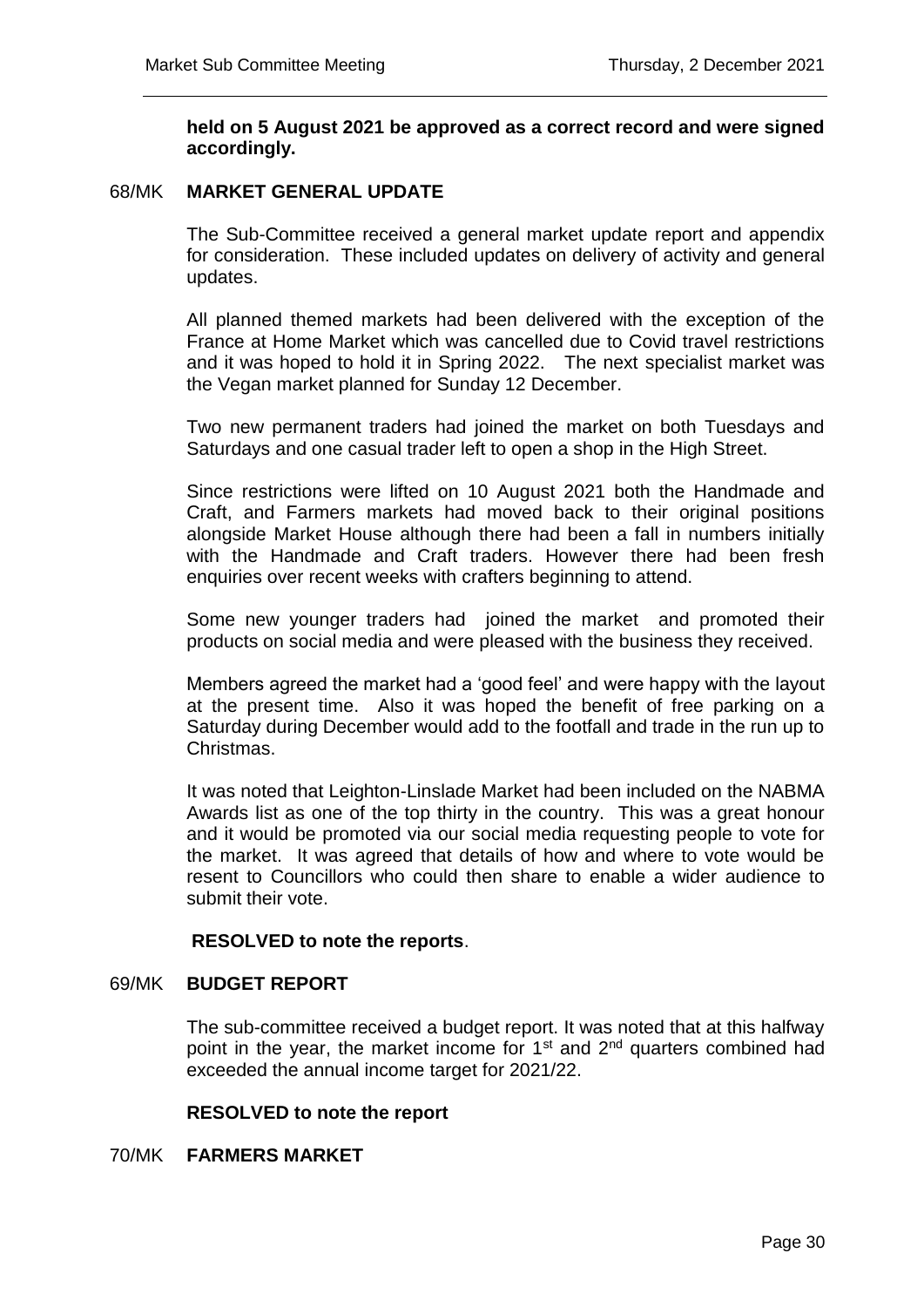The sub-committee received a report to present ideas for enhancement of Farmers Market and how to move forward with a change of name and review of policies and considered the recommendations therein.

The first stage of the review looked at a new name, more PR and recruitment. Changes to the market should also look at the benefits to the community through communication reasonable pricing and how markets and local produce helped combat climate change.

# **RESOLVED**

- **(a) To change the name of the farmers market to 'Farmers and Producers Market' to help explain the market's product offer better to traders and consumers alike.**
- **(b) TO RECOMMEND the amended Farmers and Producers Market Policy to Policy and Finance Committee for endorsement as set out.**

## 71/MK **12 MONTH ANNUAL REVIEW**

The sub-committee received and considered a detailed 12-month review report showing the unique circumstances the market had faced with the COVID-19 restrictions in place and after the lifting of restrictions. This was the fourth review since the market relaunched in late September 2017.

No adverse comments had been received from the traders regarding the layout of the market under the ETRO which would be subject to review in Spring 2022. Until then the market continued to operate traffic free with the stalls facing into the road area. The footfall showed an increase in numbers of customers on market days compared to non-market days.

Members agreed that more promotion of the market would be beneficial as there were a large number of younger families moving into the area who would not know what was available at the market. Targeted recruitment and publicity through social media would bring in younger traders and inform families of what was happening in their High Street. It was agreed that the market was generally holding its own but continued promotion would be needed to increase income and footfall.

## **RESOLVED to note the report.**

The meeting closed at 12.03 pm.

I HEREBY CONFIRM THAT THE FOREGOING IS A CORRECT AND ACCURATE RECORD OF THE MEETING HELD ON THURSDAY, 2 DECEMBER 2021.